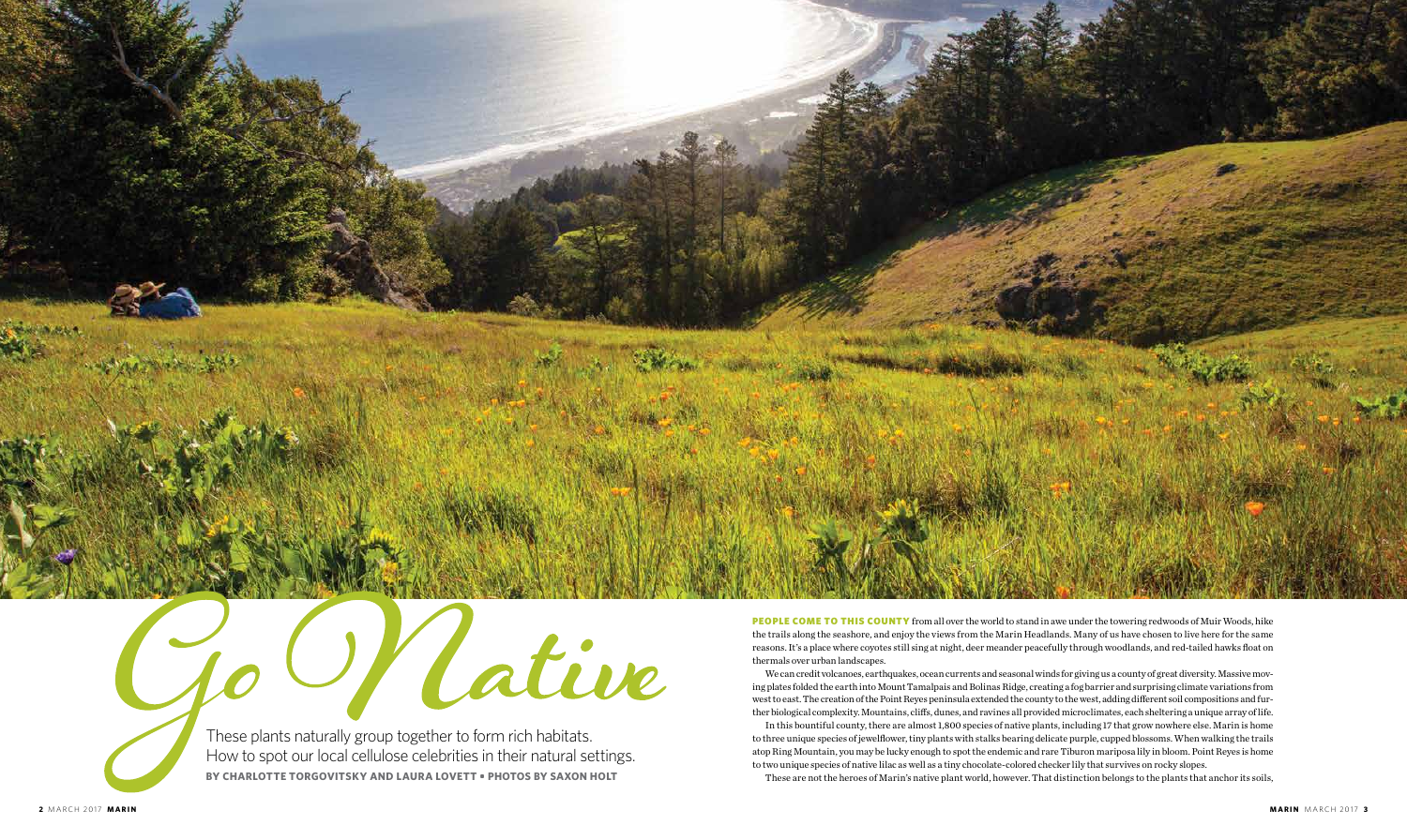**OAK WOODLAND** Most plant communities in Marin contain various species of native oaks, but an open-canopy oak woodland is a very distinctive plant habitat, rich with biodiversity and supporting more species than any other habitat type in the state. Oak woodlands primarily become established at lower elevations and in soils too dry to support a forest. Meadow grasses and wildflowers thrive along with oaks in more open sites. The show begins early in January with fragrant white milkmaids, followed soon by the golden glow of buttercups, until the blues of hound's tongue and ground iris become predominant. Autumn brings a show of golds and reds as leaves turn color, coffeeberry and toyon bushes hang heavy with fruit, and clouds of creamy cotton-like flower puffs cover the stands of coyote brush.

An oak woodland is alive with life in all seasons. Mule deer browse the understory plants but depend on the acorn harvest for a major component of their fall diet. Acorn woodpeckers create stores of the oak nuts in communal granary trees and excavate nesting cavities that will be repurposed by other residents. As many as four thousand species of insects are associated with oaks, including the California Sister and Mournful Duskywing butterflies. Native bees collect oak pollen, and Anna's hummingbirds forage for small insects among the growing tips. The best examples of true oak woodlands occur in Novato, with exceptionally beautiful walks along the Bahia Ridge Trail at Rush Creek Open Space Preserve. Here, deciduous blue oaks predominate but mingle with coast live oaks and magnificent, large old specimens of common manzanitas with deep red bark and gnarled limbs.







feed its pollinators and wild creatures, and create the landscapes that we all cherish. These plants have had millennia to adapt to the region's local climate and soils, coevolving with insects, fungi and microbes to form complex networks of relationships that create the foundation of the region's natural communities. If you look closely, you'll notice that certain groups of plants tend to appear together wherever the climate, soil and temperature are suitable for them. These familiar groupings create distinctive habitats, each nourishing its own ecosystem of plants, insects and animals. In addition to evergreen forests, some of the predominant habitats in Marin include riparian, oak woodlands, chaparral and grasslands.

RIPARIAN The riparian community that flourishes wherever there are waterways is populated by plants that not only require somewhat regular water, but can survive inundation — some for as much as two months at a time. This habitat is rich with places of refuge and diverse resources for a multitude of visitors, many of which are temporary migrants. Here, willows, rushes and horsetails help anchor the streambed, while ferns, thimbleberry and sedges stabilize the banks and create tangles of vegetation.

A little farther from the stream banks, deciduous valley oaks and buckeyes and evergreen redwoods, bays and madrones help cool the waters in summer and allow more light in winter, both conditions vital to the creek's life support systems. Natural sloping banks, fallen logs, and dense overhanging vegetation create dappled shade and resting places for salmon and steelhead. A walk along Devil's Gulch to Stairstep Falls or from Cataract Creek to Cataract Falls will cross waterways where giant elk clover and huge chain ferns dominate the banks, creating the atmosphere of ancient forests. Mount Tam's Rock Spring Trail leads to a meadow traversed by a stream along which fragrant native azaleas bloom in late spring. Thanks to the mountain, the county is crisscrossed with streams and riparian habitats, yours for the exploring.

**California buckeye tree (AESCULUS CALIFORNICA)**

**Pinkflowering currant (RIBES SANGUINEUM)**



**Hairy honeysuckle (LONICERA HISPIDULA)**